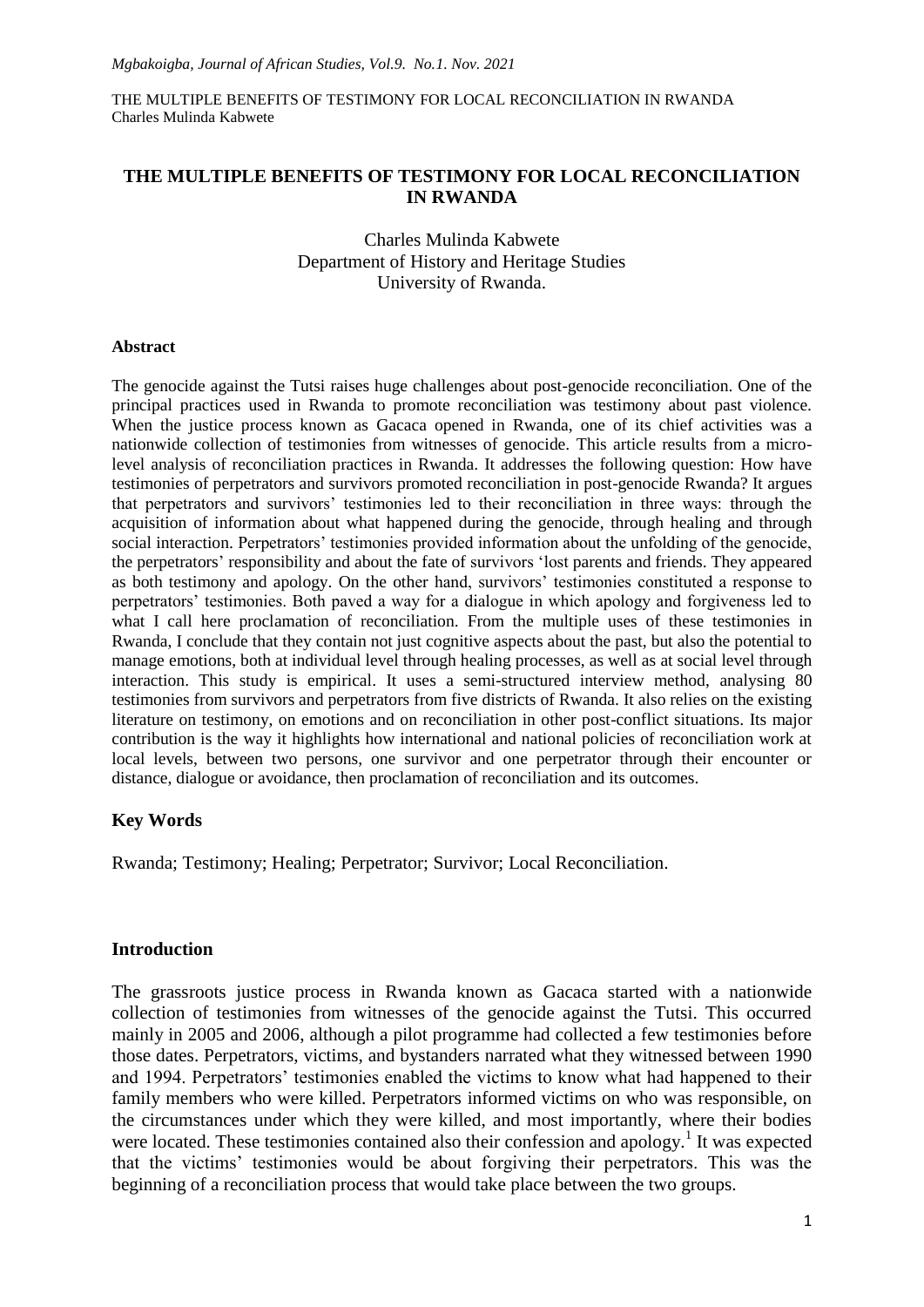This article analyses carefully these perpetrators' testimonies at a micro level with the intention to understand the testifying of the perpetrator and the response of the survivor to it. It addresses the following question: How have testimonies of perpetrators and survivors promoted reconciliation in post-genocide Rwanda?

This study is empirical. It is based on the evidence gathered from 80 genocide perpetrators and survivors in five districts of Rwanda (Nyarugenge, Bugesera, Muhanga, Karongi and Nyamasheke). These informants narrate how the genocide took place in their vicinity and how they witnessed it. They also narrate how they reconciled after the genocide. 40 survivors (8 from each District) were selected in the sample. Then each of them selected one perpetrator who has wronged him/her or his/her family and with whom they proclaim to have reconciled. This amounted to 40 perpetrators (also 8 from each District). Therefore, this research used a semi-structured interview method. The purpose was to understand the process that led to their reconciliation. Specifically, I wanted to understand to what extent the narration of the perpetrator about his/her role in the genocide helped the survivor he/she had wronged to forgive him/her, and whether the forgiveness led to reconciliation. In practice, I collected two parts of narratives from each respondent: a genocide memory narrative, i.e., what happened during the genocide; and a reconciliation narrative, i.e., how the perpetrator reconciled with the victim. This study also relies on the existing literature on testimony, on emotions and on reconciliation in other post-conflict situations.

It is worth noting that these testimonies were produced in order to reconcile the perpetrators and the victims. I argue that it is only when the testimony of the perpetrators provided precious information or additional information to victims that they accepted to forgive them, and ultimately, they reconciled. Secondly, the attitude of perpetrators while testifying also mattered. For example, their capacity to have - or at least to display - humility, empathy and a timorous heart while testifying enabled the victims to start a process of forgiving their perpetrators. However, in a few cases, victims forgave the perpetrators even before they testified about their wrongs. I also argue that testifying opened new avenues for healing and social interaction for both the perpetrators and the victims.

The first section sets a historical background about genocide and the reconciliation process in Rwanda. The second section shows how perpetrators" testimony provided valuable information to victims and how this process led to their proclamation of reconciliation. The third section is about healing benefits of testimony and proclamation of reconciliation between the perpetrators and the victims. The last section highlights the possibilities of interaction and the uses of testimony for reconciliation.

### **Background to Reconciliation in Rwanda**

The agency, the geography and victimhood of the genocide against the Tutsi in Rwanda has made reconciliation an obligation in post-genocide Rwanda. This genocide claimed the lives of more than one million Tutsi in the whole territory of Rwanda. Victims failed to find hiding places because of very few forests. Victims lived side by side with those who became their perpetrators. This made it easy to identify them. Furthermore, national and local leaders devised sophisticated strategies of misleading the victims. They promised them some security if they gathered at public spaces such as administrative buildings, schools and commercial centres. Once Tutsi groups gathered there, killing machines appeared and massacred them. The state mobilized a huge number of ordinary citizens to take part in the genocide. As a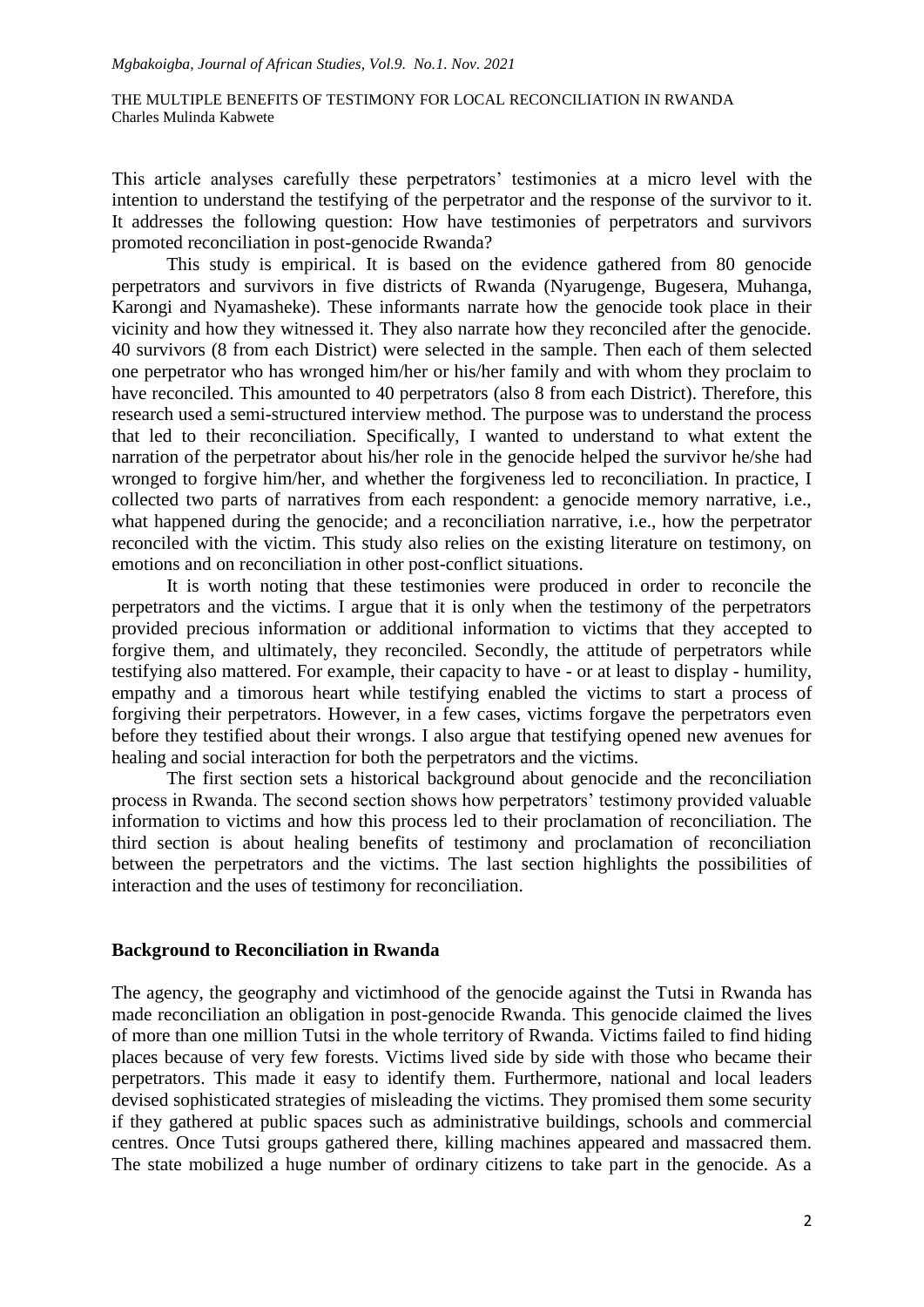result, more than one million Hutu became perpetrators. Most often neighbours killed neighbours.<sup>2</sup>

After the genocide, perpetrators and victims found themselves living again side by side. Peaceful coexistence required heroic sacrifices on both sides. The government of Rwanda initiated and supported unity and reconciliation policies since its inception in July 1994. The churches and many other civil society organizations joined the reconciliation activities. This became a background to reconciliation efforts that ensued between Rwandan citizens.

Everyday life conditions also obliged the Hutu and the Tutsi to interact. They realized that the welfare of both depended on their mutual interaction, just as it had been the case before the genocide. The Rwandan National Unity and Reconciliation Commission (NURC) conducted a research in 2015 called Rwanda Reconciliation Barometer. According to this study, social cohesion in Rwanda has much improved since 1994. Respondents assert to have engaged in interaction, convivial relations, trust, solidarity and friendship with other Rwandans of different ethnic, religious and regional origins at more than 90 percent.<sup>3</sup>

#### **Testimony for Information**

Testimony has been one of key tools for information gathering about past violence. Peter J. Graham argues that the basic expectation from a testimony is information: "Testimony is intuitively an information transmitter; testimony disseminates information."<sup>4</sup> This information has to be useful for both the perpetrator and the victims of mass atrocities. This leads us to the parallel concept of economy of testimony<sup>5</sup> to mean that which the witnesses intend to reach following their testifying. Ari Kohen calls this a useful information or a real information:

Victims and their loved ones […] "need real information, not speculation or the legally constrained information that comes from a trial or plea agreement'.  $[\dots]$  [I]n South Africa, many victims' families wanted to know where the remains of their loved ones could be found for proper burial...<sup>6</sup>

To this instrumentality of testimony, Anneleen Spiessens adds morality and social responsibility:

The witness 'was there', has seen and experienced events – catastrophic events – that are unknown to the audience, and is therefore endowed with authority. […] [A] testimony is not a simple "transfer of information", a static report on verifiable facts, but constitutes an ethical act, as the witness "incarnates" a truth about history and becomes a "living memory."<sup>7</sup>

Humphrey argues that speaking and listening, i.e., testifying, are at the heart of the process of reconciliation. This enables the actors to reconstruct what he calls public recollection of past mass violence and therefore to pave the way for future reconciliation. Reconciliation is needed, more especially for people who need to continue living together as a nation again. And Truth and Reconciliation Commissions (TRCs) have been resorting to the collection of testimonies of what happened during past violence, whether wars, massacres, genocides, or any other form of killing or human right violation. When perpetrators and victims narrate their experiences of the past, this becomes the starting point for paving the way for healing and later on reconciliation. But the testimony has its own difficulties.<sup>8</sup>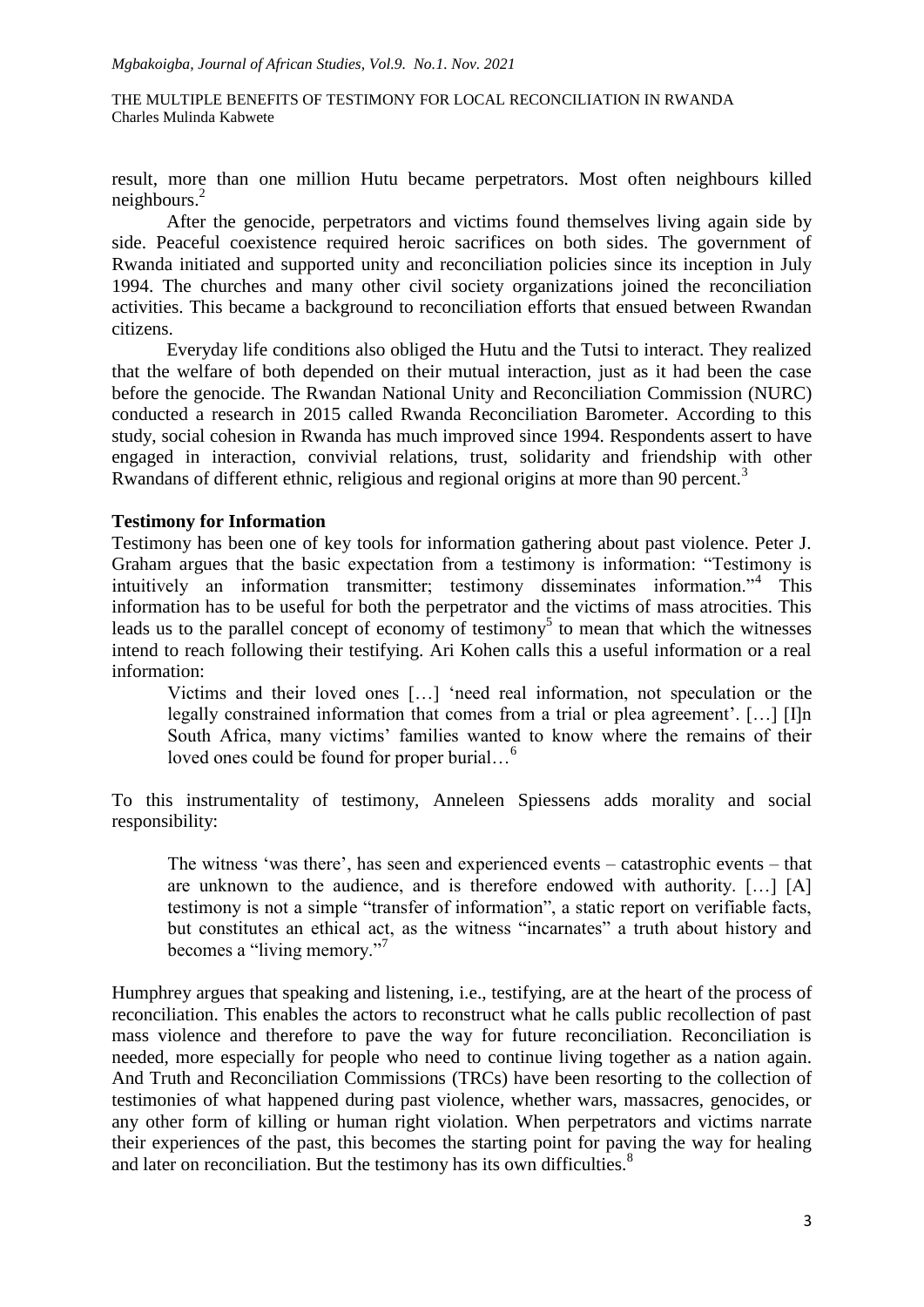Analysing the South African case of apartheid and the work of the TRC in that country, Verdoolaegep explains how lack of testimony about apartheid is an act of forgetting the "brutality of the past" and collecting testimonies became the main task or mandate of the TRC.<sup>9</sup>

In the Rwandan case, a careful analysis of the content of perpetrators" testimonies reveals that they contained valuable information about what happened during the genocide, what role the perpetrators played in general in killings of Tutsi that took place from April to July 1994, and their responsibility in the victimization of the particular victim that they were interviewed with in this research. In this section, I present cases of survivors who proclaim to have reconciled with their perpetrators because of the information they gave them about what happened to their families during the genocide.

The testimony of the perpetrator was important first in providing information about who killed the victim's family members. It contained other useful details that helped to reconstruct the circumstances under which this killing took place. There were two possibilities. In the first, the perpetrator was the only one who provided this information to the victim; hence, the information became very precious. In the second possibility, the perpetrator provided information known to the victim as well, but brought additional details. These became also useful.

## *Where the Perpetrator is the only One who provided this Information*

Because of the uniqueness and scarcity of this information, even when the victim thought the perpetrator knew more than he/she narrated, still he/she forgave him/her. For example, one perpetrator from Karongi District, Munyaneza Israel, informed Rwemarika Yesaya, a survivor of genocide, that he was among those who killed his wife and children. This was the first time this survivor heard about this. This confession gave him some relief, later on he forgave him. The perpetrator was among the hard-core killers of Mubuga, since he testifies to have killed nine people, including one child from the survivor Rwemarika Yesaya. Rwemarika reconciled with Munyaneza despite the fact that he was not satisfied about the amount of information he gave him. He thinks that Munyaneza knew more than what he narrated.<sup>10</sup>

Furthermore, when the perpetrator gave an information hidden by the in-law family about their involvement in the killing of a Tutsi in-law, this information came as precious. This also instilled forgiveness and reconciliation. In this regard, a perpetrator from Nyarugenge District, Kalisa Elias, was among those who attacked the children of Twahirwa Innocent, a survivor. He had fled to Kigali city and hid in the Sainte Famille Parish church. He survived but lost children, except one daughter who went to hide at her maternal grandmother who was Hutu. Kalisa gave five names of perpetrators who killed Twahirwa"s children. Among the killers there was a certain Kayiranga who was brother-in-law of Twahirwa. No one else had provided this information to Twahirwa. So, when he learnt this from Kalisa, he decided to forgive him for having given him this information.<sup>11</sup>

The perpetrator could also inform the victim about his/her own role in killing victim's family members. This was both information and testimony for apologizing. When the perpetrator disclosed other perpetrators who took part in the killing of the victim family members, that was much better. For example, a lady Nyirampfaguterura took part in the killing of the mother of Nzabamwita. She also came to apologize about it in 2003. She informed the victim about who were responsible for the killing of her family members and apologized for the killing of his mother. She also informed the victim about the whereabouts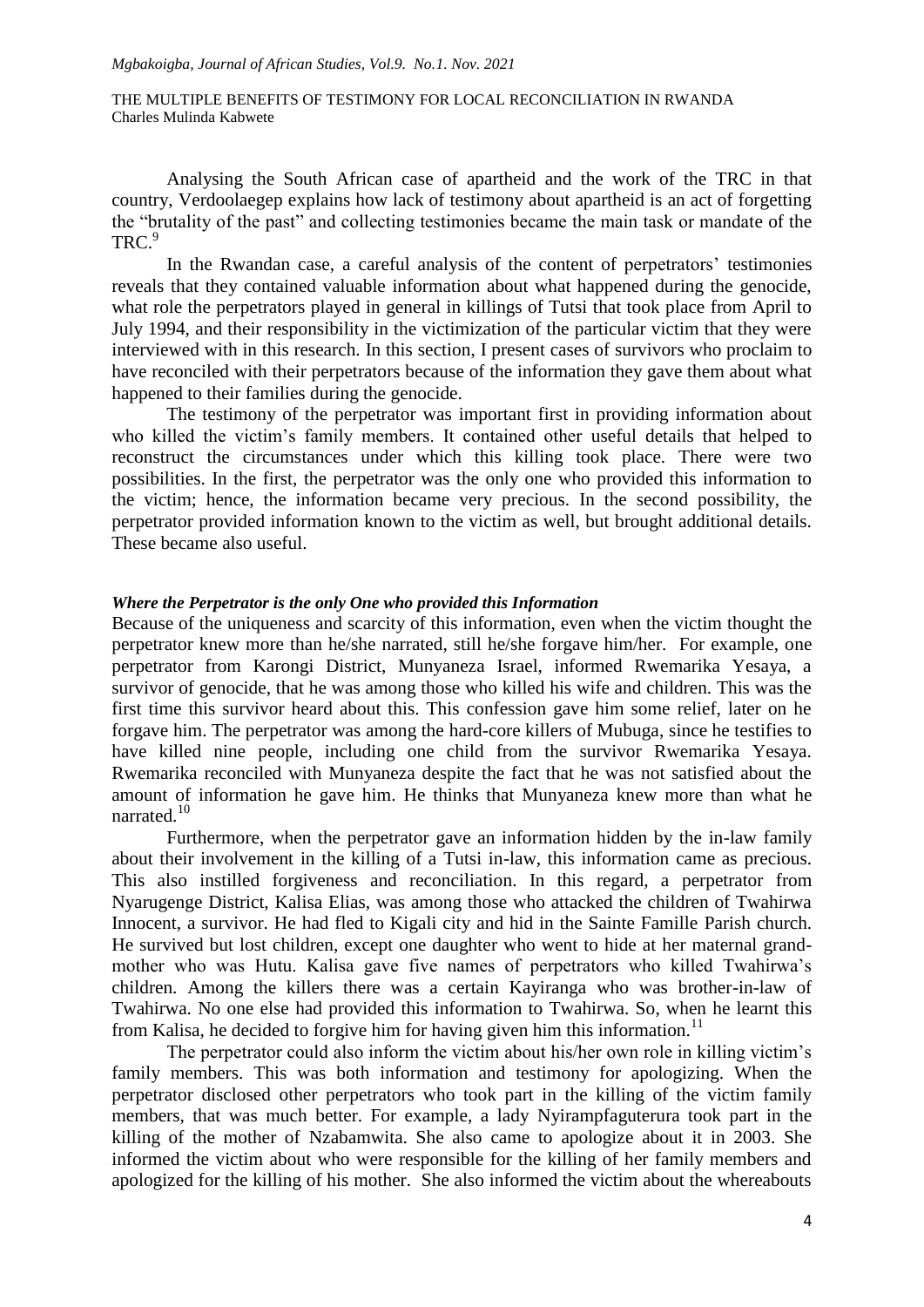of the body of his mother. When they dug the place, they found the body there. No one knew that she had taken part in this killing. Because of this confession, Nzabamwita for gave her.<sup>12</sup> A respondent who was not perpetrator could also decide to apologize on behalf of his/her family members. At the same time, he/she could give information about how the killing of victims took place. For instance, a lady called Umugwaneza Honorine decided to apologize for the crime of her father Bitihinda John. She apologized to the family of Mababa John. This family had fled to Kibuye and was hidden by Bitihinda. But the latter collided with the killers against two daughters of Mababa"s family. These two daughters were killed and thrown in the Nyabarongo river. Later, Honorine informed the daughter of the victim called Mukeshimana Sadiya about the killing of her sisters. Sadiya says that this information about who killed her sisters and how they were put in the Nyabarongo river made them accept to reconcile with Honorine's family. This case shows to what extent reconciliation is a family matter, because children apologize to children, although parents are the ones who had committed the crime. Yet in formal justice, crime and punishment are individual.<sup>13</sup>

In the same vein, Uwamariya Shadiya went to apologize to Uwamahoro Seraphine for the crime that her father Uzabakiriho committed against the family of Seraphine. He had been part of the mob that killed Seraphine"s parents. Seraphine was a baby at the time of the genocide. She got rescued and raised by her grand-mother. It is her grand-mother who informed her about what happened during the genocide. The testimony of Uwamariya Shadiya informed her about the way her parents were killed, and about their plot of land located in a place called Biryogo. Since they were neighbours, they knew the size of this land. Seraphine could not know about it since she was a baby in 1994. This information enabled her to recover the portion of land that the neighbours had confiscated. Now she has an updated land title thanks to this information. The two later proclaimed to have reconciled.<sup>14</sup>

The apology of Uwamariya Shadiya also proves to what extent the information given to survivors who were babies at the time of the genocide about how their parents were killed, where their bodies were put, and their homestead is precious. Another case is the testimony of the perpetrator Munyakazi Damien to Juliette Uwizeyimana who as a baby in 1994. She was six years old when the genocide took place. She survived alone, losing five siblings and parents. She got raised by a Hutu family neighbour. She knew about her family history only from her aunt and from neighbours. It was only the perpetrator Munyakazi who gave her details about how her family members were killed. She says that this information gave her some peace of mind, because she was always tracking this information without finding it in the Gacaca testimonies and elsewhere.<sup>15</sup>

In the following case, perpetrator and victim's family members are strengthening the reconciliation process that had been initiated earlier. Bushishi took part in the killing of seven family members of Musoni Casimir. He apologized to the victim Musoni and provided information about the whereabouts of their bodies. This enabled Casimir to bury the bodies in the Bisesero Genocide Memorial. But when this interview took place, Bushishi had passed away. So, her wife Nyirahabiyambere Odette came for the interview with Musoni to testify about this reconciliation process between the two families. This again shows that reconciliation was a social matter, even if the crime was individual.<sup>16</sup>

The perpetrators disclosed also the methods of killing. In this regard, they gave information about extremely violent ways in which victims were killed. For instance, Niyotwagira Bonaventure confessed to Mukarumongi Monique that he was part of the mob of those who killed the father and the brother of Mukarumongi. They threw them alive in a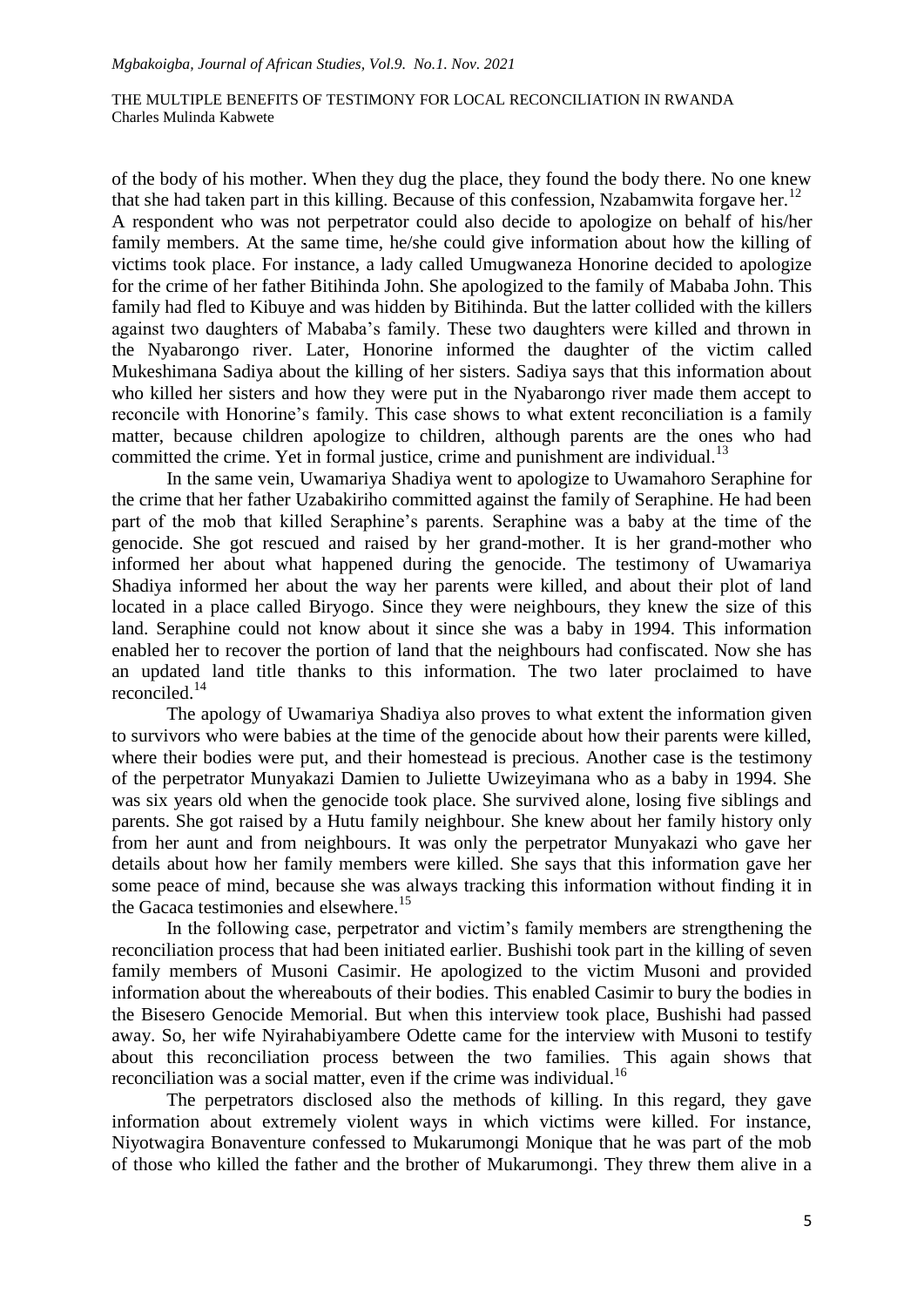hole from which laterite soil was extracted. Eventually they suffocated in that hole. During the Gacaca trials, the family of Mukarumongi never knew how their father and brother were killed. It is Bonaventure who gave these details about who killed them and how they were killed. Bonaventure also testifies about several killings he was involved in, which shows that he was a hard-core killer. Later, the families of Bonaventure and Monique reconciled.<sup>17</sup>

The provision of information by perpetrators or perpetrators' family members seems to have paved a way not just to apology, but also to deep friendship. Two examples corroborate this case. Ngezenubwo John testified to Rurinda Vincent. He apologized for having been part of the group of killers that killed his children, wife and sister-in-law. He informed him who the killers were and where the victims" bodies were located. Later, the bodies were taken to memorials. Rurinda and Ngezenubwo became friends as a result of this information. Moreover, it is reported that Rurinda forgave tens of perpetrators to the extent that they nicknamed him "the king of the Hutu". After the genocide, he also married a lady from the Hutu group. In his neighbourhood, he is presented as an iconic figure of reconciliation.<sup>18</sup> Nyirangezahayo Rahab was a neighbour to Ntabanganyimana Bosco"s family. She did not take part in the genocide, but she informed Bosco about who killed his father, sisters and nephews. She also showed to Bosco where the body of his father was located. She apologized to him because the father of Bosco was killed by her step-son called Phanuel. She provided this information only in 2013 long after the Gacaca trials. Because of this apology, and because she had provided precious information about the killing of Bosco"s father, Bosco forgave her. They later became friends. She gave to Bosco a cow as a sign of family reunion. She also proclaimed Bosco as her own son.<sup>1</sup>

#### *Where the Perpetrator provides additional Information*

Sekamana went to apologize to Nyirasafari for having been part of those who came to kill Tutsis in Bugesera. He was among those who cut her with machete and threw her in a hole, thinking that she is dead. They also threw stones at her, she got injured but survived. During the Gacaca testimony collection, Sekamana narrated how he killed people, then Nyirasafari remembered his face among the killers. She forgave him because, as she says, he told the truth about what happened at the killing field. She knew what happened there, Sekamana did not give her new information, but corroborated what the victim knew. She also says that she forgave him because she wanted to free herself from feelings of accusation.<sup>20</sup>

Rusimbi Jean Claude knew about how his brother Nkundanyirazo was killed. They were hiding together at Murama in Bugesera. Then Nkundanyirazo felt hungry, he decided to go in the vicinity to see a lady he knew who could give him some food. When he went out of the hiding place, two ladies saw him. One lady is Nyirabakasi Sara. These ladies made some noise to alert killers, saying that they had seen a Tutsi person. So, killers came and killed Nkundanyirazo. Nyirabakasi Sara confessed having taken part in the killing of Nkundanyirazo. She also went to see Rusimbi and apologize about this. In her confession, she mentioned several names of perpetrators. Rusimbi knew about the hiding of his brother, but did not know how he got killed once he went outside. So Nyirabakasi"s testimony was useful in that it enabled him to identify those who were responsible. Rusimbi forgave her for having given him additional information on how his brother was killed and who killed him.<sup>21</sup> Murekatete Hajara is a survivor of genocide in Nyakabanda, Nyarugenge. She lost her husband. He was killed by someone called Nsekambabaye. So, in 2009, a young lady called Nyirandabamenye Flora came to apologize to Murekatete about the crime committed by Nsekambabaye who was her paternal uncle. At first, Murekatete did not understand why she apologized for the crime she did not commit. Flora explained her that she felt guilty because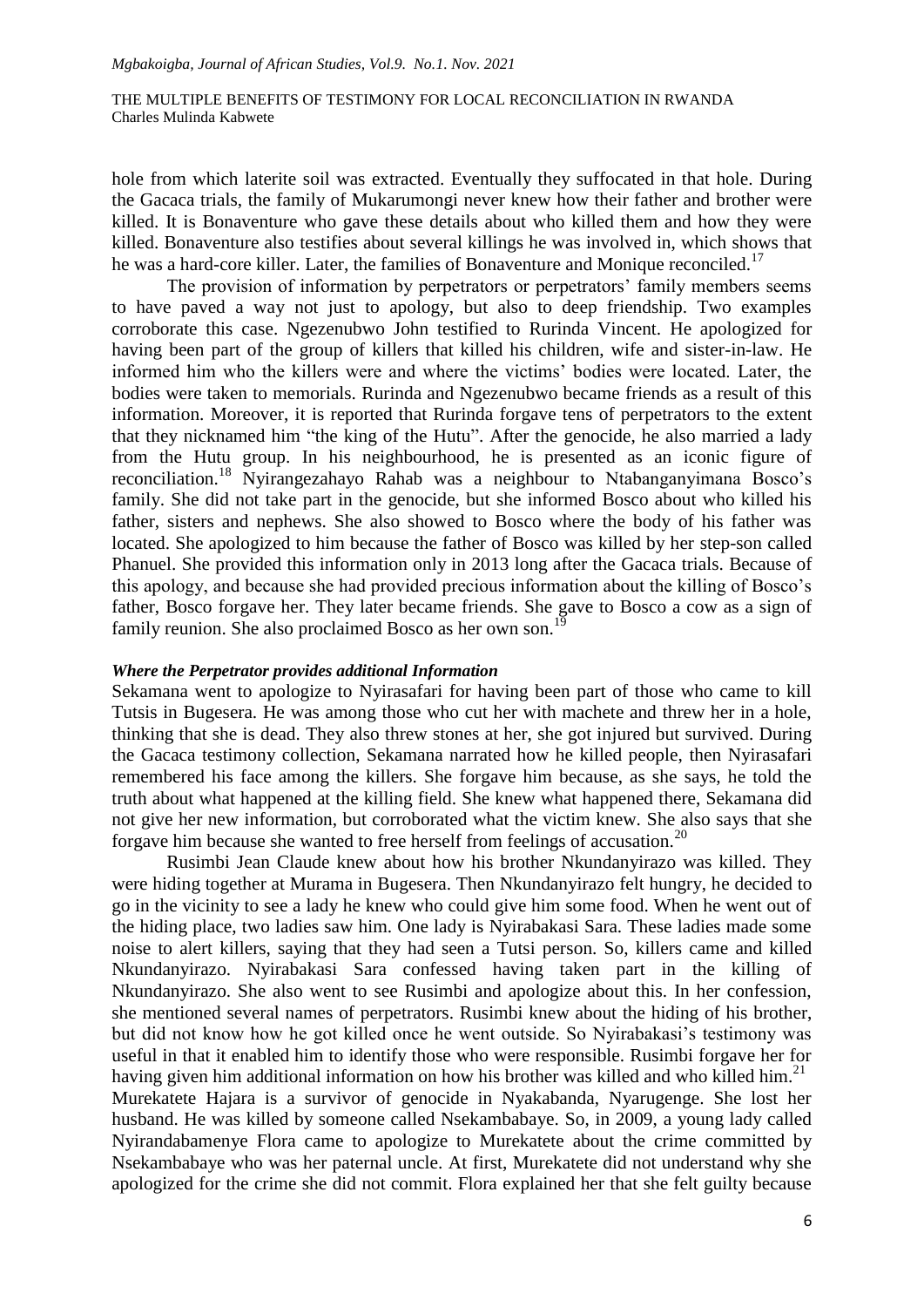the perpetrator had raised her, so it was a big shame for the whole family. She gave more details about the circumstances under which the husband of Murekatete was killed. She had inquired to family members in order to know what happened. So Murekatete felt indebted to her for that additional information. Ultimately, they got along, and thereafter the family of Flora came to apologize as a group. The two witnesses say that they have reconciled, even though Flora is not perpetrator. $^{22}$ 

Another case of a young lady who apologized on behalf of her family is Umulisa Assumpta. She was only 10 when the genocide took place. Her maternal uncle called Kamana Cyprien was a soldier. He got involved in the killing of the husband of a lady called Kabarenzi Marie Claude. When the Gacaca trial took place in 2008, the name of this soldier got mentioned. But they learnt that he had died in exile in Congo. Two years later, Umulisa Assumpta met with Kabarenzi in a celebration. She decided to inform her that the perpetrator Kamana is her maternal uncle. She apologized on behalf of her uncle. At first Kabarenzi got chocked by the apology, since Umulisa was not responsible for that killing. However, after five months, she decided to accept the apology and forgave her. When she told her that she had forgiven her, Umulisa went to inform her mother about that. So, the mother came also to meet Kabarenzi. Other brothers and sisters of her mother also came to meet Kabarenzi and thank her for the forgiveness. The additional information here is the kinship relation existing between the perpetrator and Umulisa.<sup>23</sup>

Nsengimana Alphonse was part of those who went to kill a person called Mukurarinda Frederic who happened to be brother-in-law of Mukankusi Angelique. Nsengimana decided to apologize to Mukankusi for that crime. Mukankusi argued that she forgave him because she realized that the details that he gave her - about how Mukurarinda was killed, and names of other perpetrators - were corroborating what she knew. But she had not known that he had a hand in this killing.<sup>24</sup>

Shyirakera Jean Baptiste is a cousin to Nyiransangabera Emilienne. Yet he had taken part in the killing of her husband called Twigiredute Pierre and their two children. He had refused to testify about these killings for many years. During the Gacaca trials, other witnesses accused him. He denied. Ultimately, he confessed. In his confession, he gave more details about how Twigiredute and children were killed. This new information led Nyiransangabera to forgive him, and ultimately, they reconciled.<sup>25</sup>

Musabyimana Celestin spent many years refusing to testify for the killing of Nkurikiyinka Alphonse who was husband of Mukeshimana Therese. Then he decided to confess. In his confession, he enumerated the people who were hard-core killers and who were part of this killing. Mukeshimana says that she learned new names of perpetrators that she had not yet heard about. For that reason, she decided to forgive him.<sup>26</sup>

Nkuranga Sosthene was cousin to the father of Uwihanganye Sylvere called Butera. Yet he took part in the killing of Butera. He refused to admit it for many years. Ultimately, he confessed about it. Uwihanganye had learned about it through his grand-mother and other neighbours. So, the confession of Nkuranga did not bring new information, instead, it corroborated what Uwihanganye knew. However, the new information was about the role

Nkuranga played in the killing of Butera.<sup>27</sup>

The above cases show to what extent testimony"s information was valuable. There are two levels that can be discerned. First there are types of information that informed survivors about totally new things that they did not know before. There are also types of information that were not new, but that corroborated what survivors knew. Whatever the case, the provision of both types of information led to the decision of forgiveness and reconciliation. However, the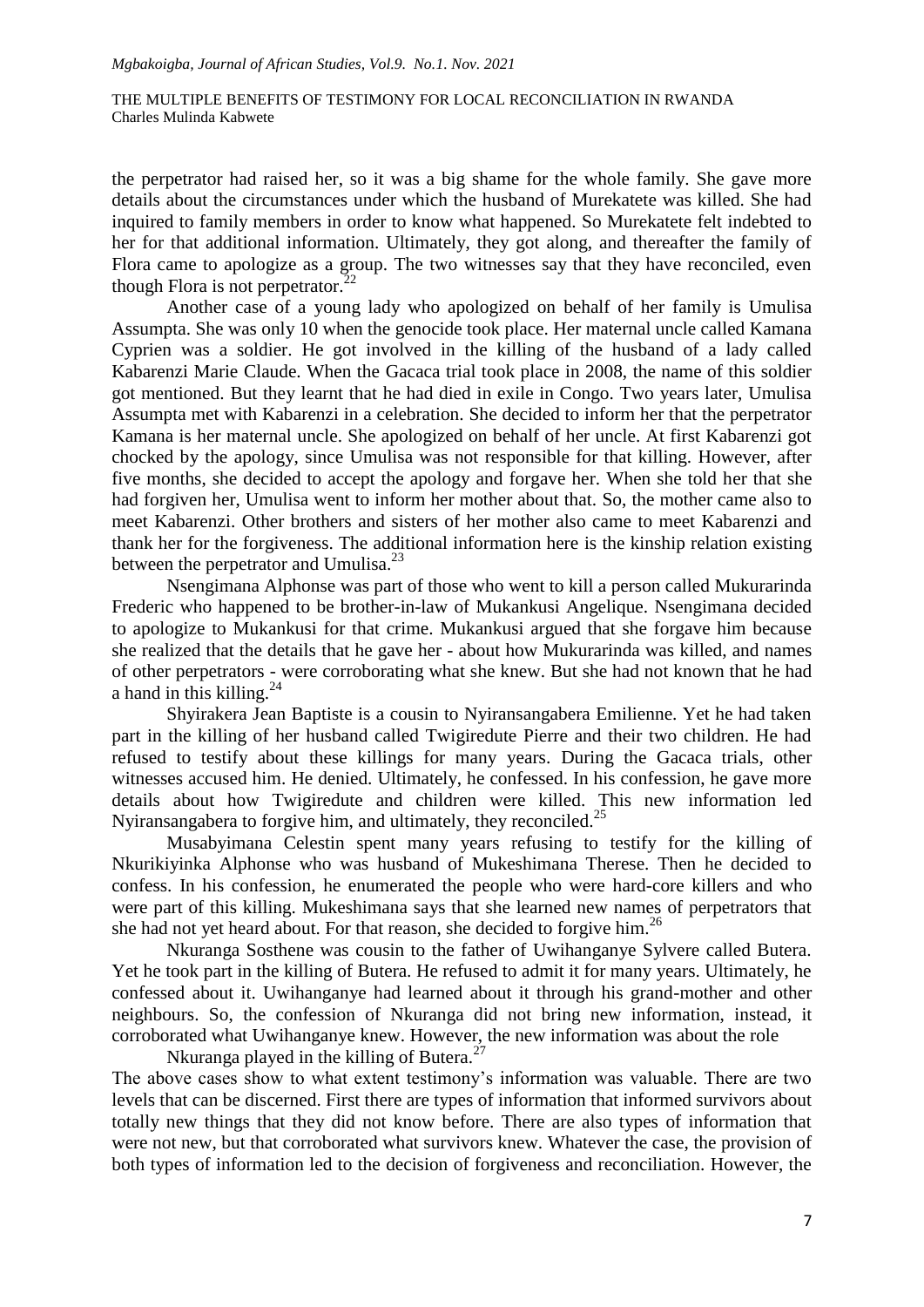forgiveness and reconciliation efforts mentioned above are recent. This means that they should be seen as processes rather than final results.<sup>28</sup>

As far as the agents of reconciliation are concerned, we noticed that the two persons were involved in the process of testimony and forgiveness, but in the implementation of this, family matters arose in both victimhood and perpetration. Single perpetrators sought forgiveness to individual survivors and to their family members when the latter were available. Family members of perpetrators sought forgiveness for their sibling or parent when this latter was not alive. This is in line with what Phil Clark called Local Reconciliation. By this, he meant individual-individual efforts of reconciliation that took place in Rwanda in light with the Gacaca trials and testimonies. In our case, it is individual-individual, but also individual-family and in some cases family-family reconciliation.<sup>29</sup> Family members who intervened in the testimony and forgiveness processes were called "third-party participants" in Towner"s research.<sup>30</sup> My respondents consider their family members to be an integral part of the process, not third-party members.

#### **Testimony for Healing**

Murray offers a compelling explanation of the importance of storytelling for victims and survivors. This includes memory keeping but healing:

The overall impact of such storytelling is often understood through the lens of trauma theory, in which personal testimonials provide an important therapeutic exercise for traumatized individuals seeking to reconcile themselves with the terrible circumstances of their past experiences.<sup>31</sup>

In the South African Truth and Reconciliation Commission, hearing the apartheid narratives was believed to bear some healing capacity. Therefore, some testimonies were publicly broadcast so as to bring the whole nation to share those experiences and come forward to testify before the TRC as well. This emphasizes the centrality of the audience in the healing process.<sup>32</sup>

The Michalinos Zembylas also points to avenues of healing found in the act of testimony. Here post-conflict victims are asked to manage their emotions in order to avoid revenge, listen to the perpetrators' testimony, forgive them, and possibly reconcile. Perpetrators are also requested to become humble, empathetic and confess their crimes. It is expected that both the perpetrators and the victims will benefit from this management of emotions a number of desired ends such as therapeutic healing, truth, justice and reconciliation.<sup>33</sup> This management of emotions at individual level takes into account the official or political management of emotions as well.<sup>34</sup>

In addition to the provision of information, the testimony about genocide and about reconciliation provided some therapeutic healing. This is at least an assertion from a number of respondents. This section uncovers the feelings that some perpetrators and survivors had before and after the confession/forgiveness processes.

For perpetrators, asking for forgiveness was a therapeutic session in itself. The therapeutic feature here appears in two ways. On the one hand, there was the reduction or cure of what I would call negative feelings. On the other hand, there was a gain of what I would call positive feelings. For survivors who forgave their perpetrators, negative feelings also reduced or cured and positive feelings appeared. For both the perpetrators and the survivors, social interaction increased, while social avoidance disappeared slowly and slowly.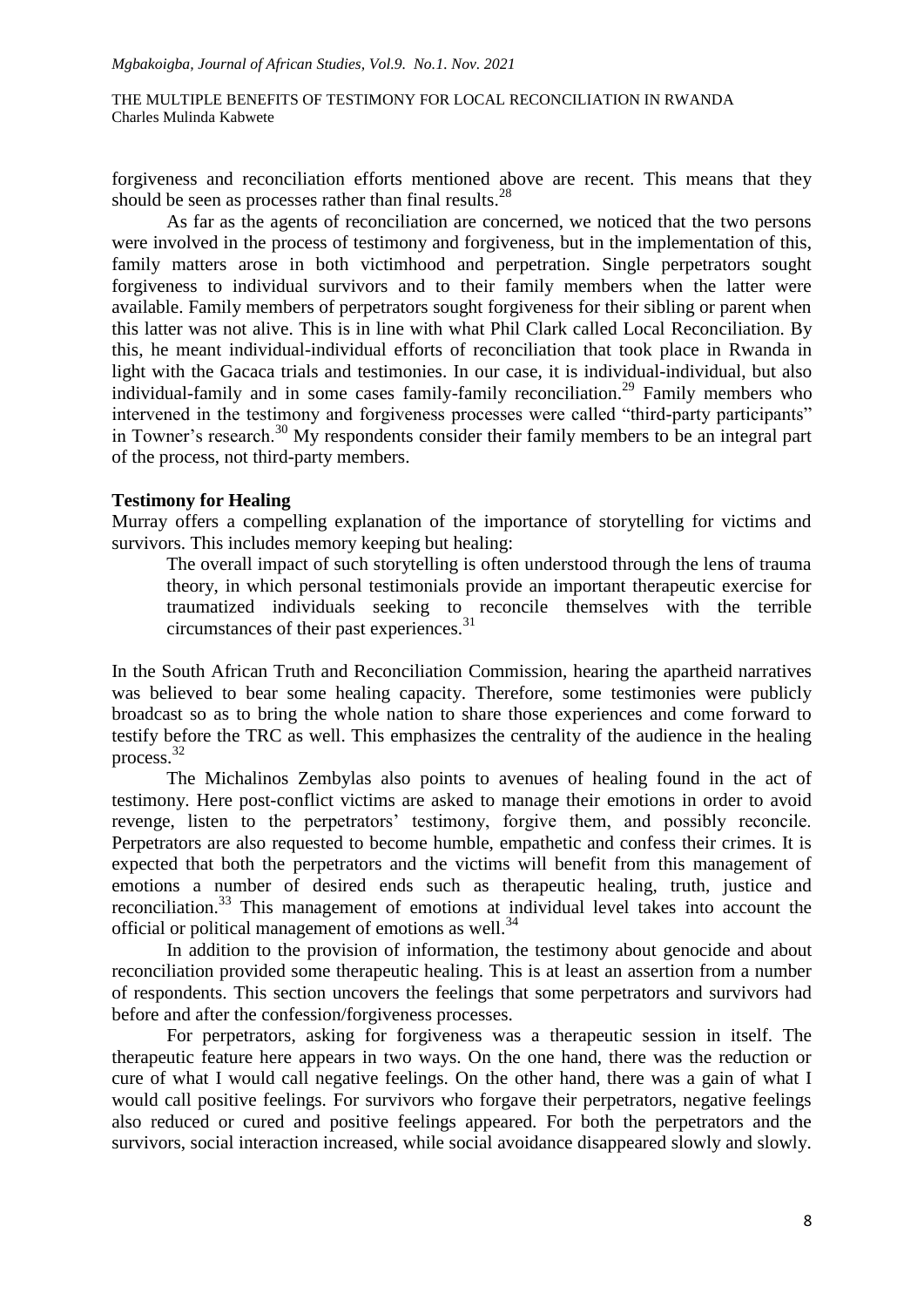A few cases show that testimonies of perpetrators were not always beneficial to survivors; some information traumatized them.

#### *Perpetrators*

As one perpetrator narrates, "testifying and confessing healed my wounds of guilt. I was always dreaming about the crime I committed. Now I feel better. I remain guilty, but feel relieved." Asked about when he ascertained that his victim had forgiven him, he answered that it took a long time. "I was always putting myself in his shoes, then understood why it took him a long time to forgive me." This statement shows that he had learned to have empathy. He thanks the government of Rwanda, and Christian associations that sensitized him to confess his crimes. $35$ 

Another perpetrator argues that confessing his crimes solved his physiological disorders: "Before confessing, I was not sleeping nor having appetite. Now I am a normal person." But most importantly it made him become again a friend of the person that he had wronged.<sup>36</sup>One lady whose parent is a perpetrator says that testifying reduced the shame and the remorse she felt about belonging to a family of perpetrators. These feelings are referred to in different Kinyarwanda language words such as *igisebo*, *ikimwaro* and *ipfunwe*. <sup>37</sup> Another perpetrator explains that he healed from shame, here expressed as *isoni*. <sup>38</sup>Another perpetrator talks about the restoration of trust following his confession.<sup>39</sup> Another perpetrator says that he felt more empathetic after receiving forgiveness.<sup>40</sup>

Many more perpetrators argue that they were always tormented by their crimes and that they obtained some peace of mind only after testifying and asking for forgiveness. They use words such as "*inkomanga*", "*ikidodo*" (literally, something knocking in the heart) to explain the feelings that they had before testifying; and *kubohoka* (to feel liberated, i.e., relieved) after testifying.<sup>41</sup> One perpetrator, Nyandekwe Marc, was hiding from the person whose family he killed, i.e., the family of Nyirantagorama Mariana. The latter searched him in order to reconcile with him, but Nyandekwe continued to hide. He was working in Kigali, but was coming home in Karongi in weekends. Nyirantagorama feared that one day he would kill her again. So, she pled the wife of Nyandekwe to tell him not to hide again. Ultimately, Nyandekwe accepted to show up. They met, then he testified before Nyirantagorama about his role in the killing of Nyirantagorama's family members. The latter forgave him. Following this reconciliation effort, this is what he narrated:

I argue that it is my testimony to Mariana that healed her, that also her forgiveness made me heal. Before that, she feared that I would kill her. I also feared that she would kill me, though she is a woman. It was possible for her to collide against me. I always feared that I would be killed in a bar while drinking beer. So, I drank my bottle quickly like a robber so as to avoid falling in a trap. Why was I afraid? Because the family of Mariana has been exterminated while mine is alive, yet we are neighbours. $42$ 

Ryimarande Eliab had taken part in the killing of the father of Macumi Vedaste in the massacres of Tutsi of 1973. Although crimes committed before 1990 were not taken into consideration by the Gacaca tribunal, Ryimarande realized that he needed to be on good terms with his neighbour Macumi. In 2015, he decided to approach him and his sister, confess his crime, and ask for forgiveness. They told him that they have forgiven him. Since that time, the families of Ryimarande and Macumi assert to be interacting harmoniously.<sup>43</sup>

#### *Survivors*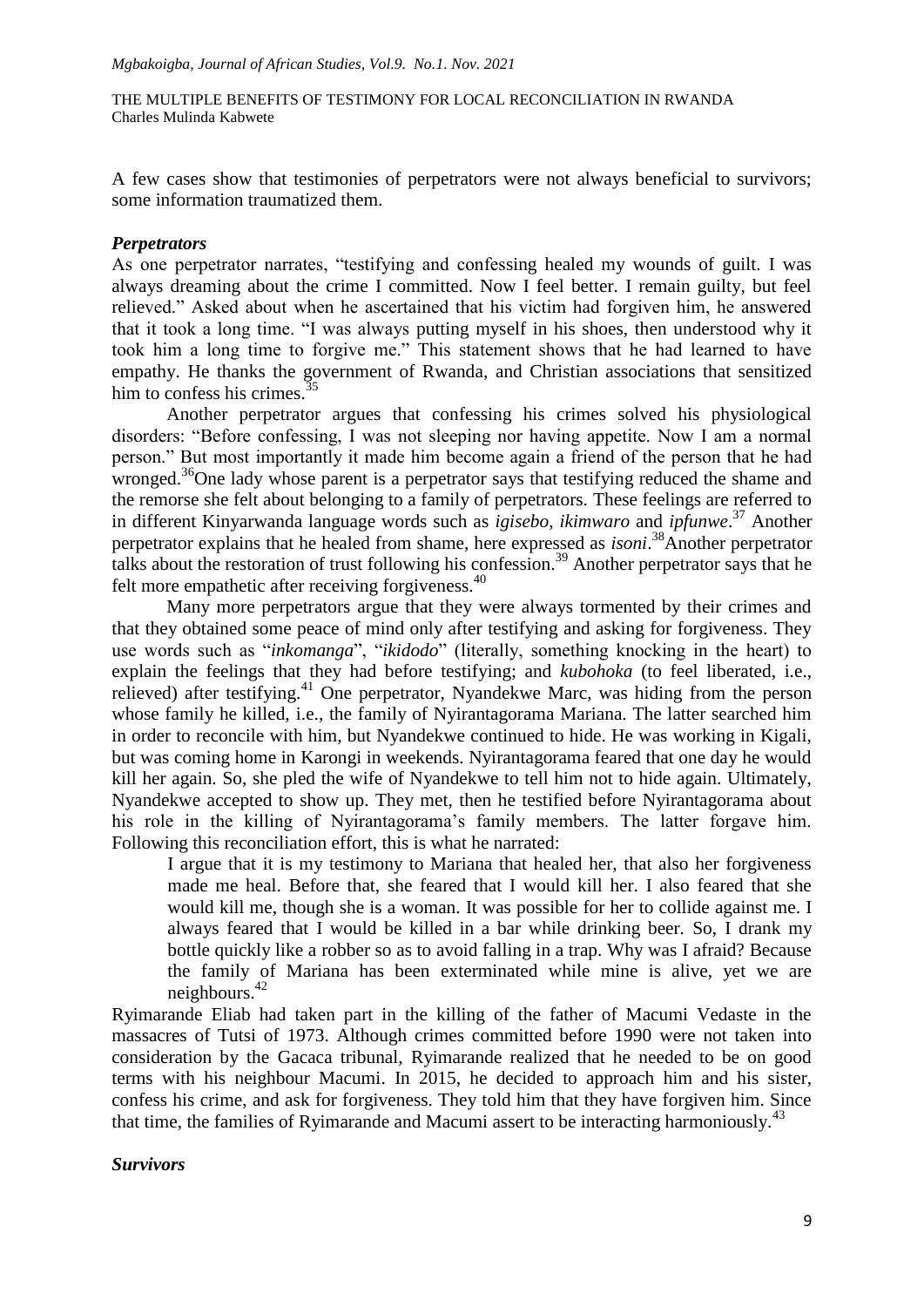In general, survivors express satisfaction for the information provided in perpetrators' testimony, for the relief it caused and the safety of living side by side with people who are no longer their enemies. The feelings that express this satisfaction read as follows: Joy for hearing the truth<sup>44</sup>, feeling trust towards the perpetrators who come forward to testify, although there are many others who are keeping silent<sup>45</sup>, and healing fear of seeing the perpetrator.<sup>46</sup>

One survivor explains that forgiving gave her enough energy and time to engage in lucrative activities that had dwindled before forgiving: "We spent many years thinking on how those people hate us; as a result, this slowed our business. When we forgave them, we felt relieved, now we have more energy for work." She and the perpetrator have taken part in a joint activity of cattle rearing. A cow was given to them by a nongovernmental organization called CARSA working on reconciliation.<sup>47</sup>

Another survivor who was in the same association as the previous narrated this:

The state and associations (i.e., CARSA) taught us that we need to forgive our perpetrators so that all our psychological wounds can heal. Although I was communicating with people, I was not smiling nor happy. I was always visualizing my children and husband. […] I was always thinking about the way I got widowed very young. Then we learned that forgiving is a cure for the heart, so we decided to forgive. $48$ 

One survivor enumerated benefits that she derived from forgiving those that had wronged her during the genocide. These include feeling healed psychologically, feeling secure in the neighbourhood since the bulk of her neighbours are perpetrators and receiving their help whenever she is sick or in need.<sup>49</sup>

Finally, listening to the testimony of perpetrators often became painful on the side of victims of genocide. To the extent that we wonder how legitimate this action was. For example, Mukarurinda Alice learned about the person who had cut her arm during the genocide. She got chocked:

We were together [with Ndayisaba Emmanuel] building a house for one of our members of the association [*Ukuri Kuganze*]. He was on top of the building, so he went down, started to prepare the sorghum beer for us to drink after the heavy work, as he was among the leaders. This beer however had another purpose: to make a get together for us. He had planned to confess his crime to me for a long time, since we met in the association, but had failed to do so. He had even planned to flee on many occasions, but then decided not to. Then he decided to tell me that he is the one who cut my arm during the genocide. Since I was not prepared to receive this information, I immediately fell down, fainted and lost consciousness. They took me to hospital, then I recovered. Thereafter, I started to think about it, and realized that it was necessary to listen to his testimony. That enabled me to know more details about people who took part in the killing at Bugesera valley. He told me how they cut with machete my child, and how they killed my mother and sister. Then he accompanied me to the prison to hear from those other perpetrators. They informed me where they had put the bodies of my family members. That enabled me to collect their bodies and bury them properly. $50$ 

The second case is about a young lady, Uwamahoro Seraphine, who was a child during the genocide. She says that the testimony of Uwamariya Shadiya "destroyed" her since it made her understand how her parents were killed. But at the same time, it made her learn more about "the history" of her family.<sup>51</sup>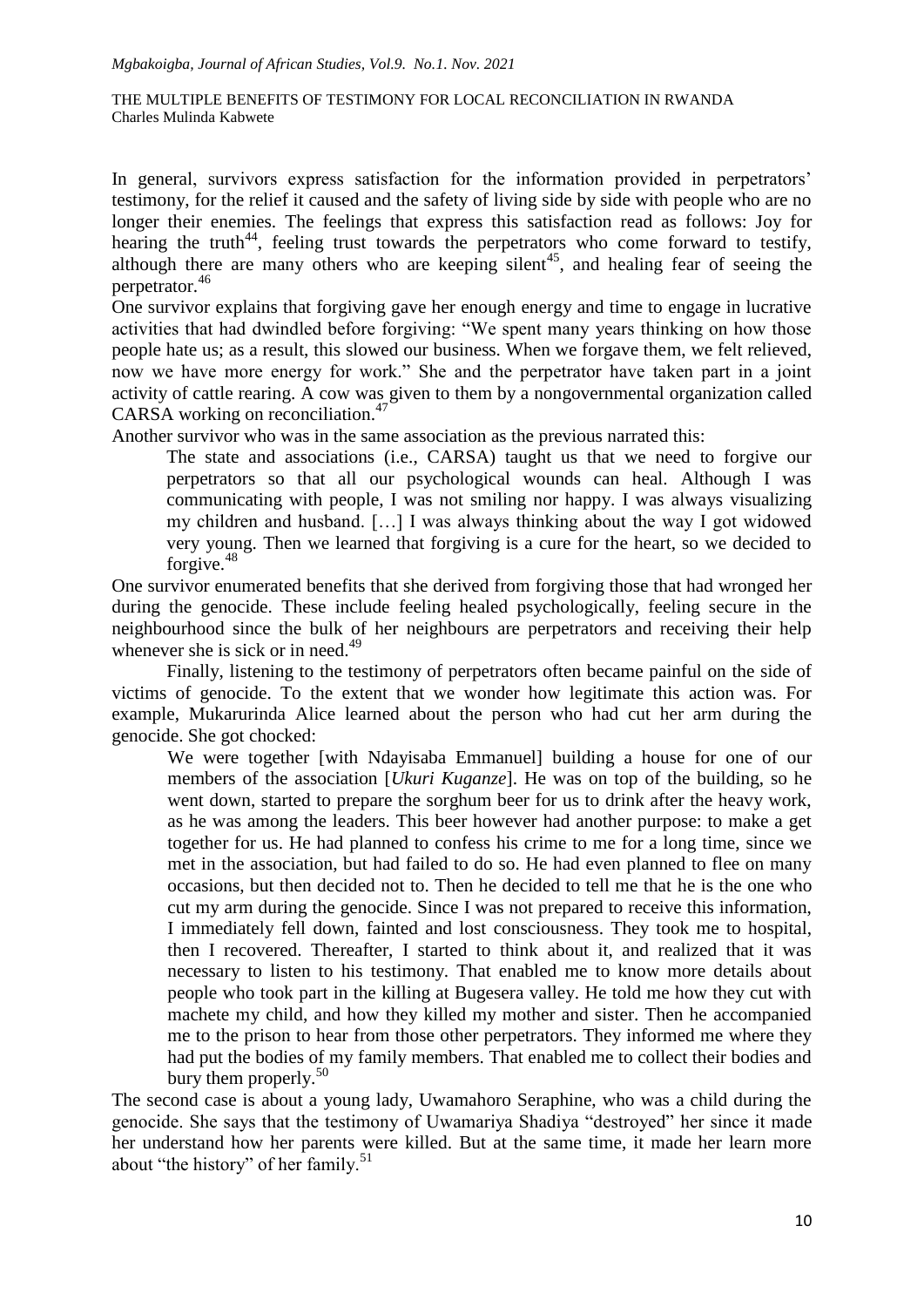#### **Reconciliation Testimonies**

Barker links the effort of reconciliation to citizenship which is understood here as a negotiated way of addressing social conflicts and living together among citizens,  $52$  while Barkan and Karn emphasize the importance of apology for past wrongs for reconciliation, using the power of language, religion and *Ubuntu* (humanity).<sup>53</sup>The case of East Timor also shows how confession by perpetrators and expressing their shame for wrongs they did in the past, and forgiveness on the side of victims were used in the effort of seeking reconciliation.<sup>54</sup> In a country like Rwanda where perpetrators and survivors live side by side, reconciliation is needed in order to normalize social life again. For this reason, testimonies of confession and forgiveness are followed by testimonies of reconciliation processes between the perpetrators and the survivors.

All the above testimonies were geared towards reconciliation. But they reached healing benefits first. Testimonies of reconciliation however, are about the benefits of social interaction that perpetrators obtained from survivors and vice versa. Some few cases of interaction following apology and forgiveness are worthy of note here. Interaction here appears in two ways. The first is about social contact that creates interaction. The second is interaction that comes in the process of material exchanges.

#### *Social contact*

Hakizimana Athanase and Mukantabana Rachel testify to have reconciled. The proof that they produce is the fact that social interaction has been restored between their two families. One example of this is when Rachel had a wedding ceremony in her family. She invited Athanase. Here is how he describes his experience in that celebration:

When she organized the feast, she invited me. She welcomed me with respect, I ate, drank, then realized that our conflict is no more. In fact, it is easy to notice love or hatred from the eyes of your interlocutor. The way she looks at me shows me that she does not hate me. We regularly meet at home and in our association called *Ukuri Kuganze*. Our interaction is always smooth. This is what shows me that we have reconciled.<sup>55</sup>

Nyirampfaguterura Consolee also sees a sign of reconciliation in the mutual participation in ceremonies: "We have reconciled [with Nzabamwita] because we eat together, because I involve him in the wedding preparations for my family, then I realize that everything goes well. He protocols my guests, and everyone gets happy."<sup>56</sup>

Sekamana who reconciled with Nyirasafari also sees reconciliation as the capacity to be seen by the latter as a brother:

When I went at her home, she welcomed me as a brother. I also invited her at my home. She found my extended family there. We got along. In fact, when you invite someone, then you share a drink in the same cup and food in the same plate, this is a proof that even in the heart there is no problem.<sup>5</sup>

Umugwaneza Honorine also sees reconciliation as her capacity to intervene in wedding ceremonies of Mukeshimana Sadiya and vice versa:

Few days ago, my brother had a wedding ceremony. I invited her [Mukeshimana Sadiya]. She came and got involved in the logistics. All of us at home got happy. In the coming days, she also has a wedding ceremony for a family member. She has invited me.<sup>58</sup>

Uwamariya Shadiya sees reconciliation as her capacity to send her children to stay at Seraphine's house, they remain safe until when she comes to take them back home. As for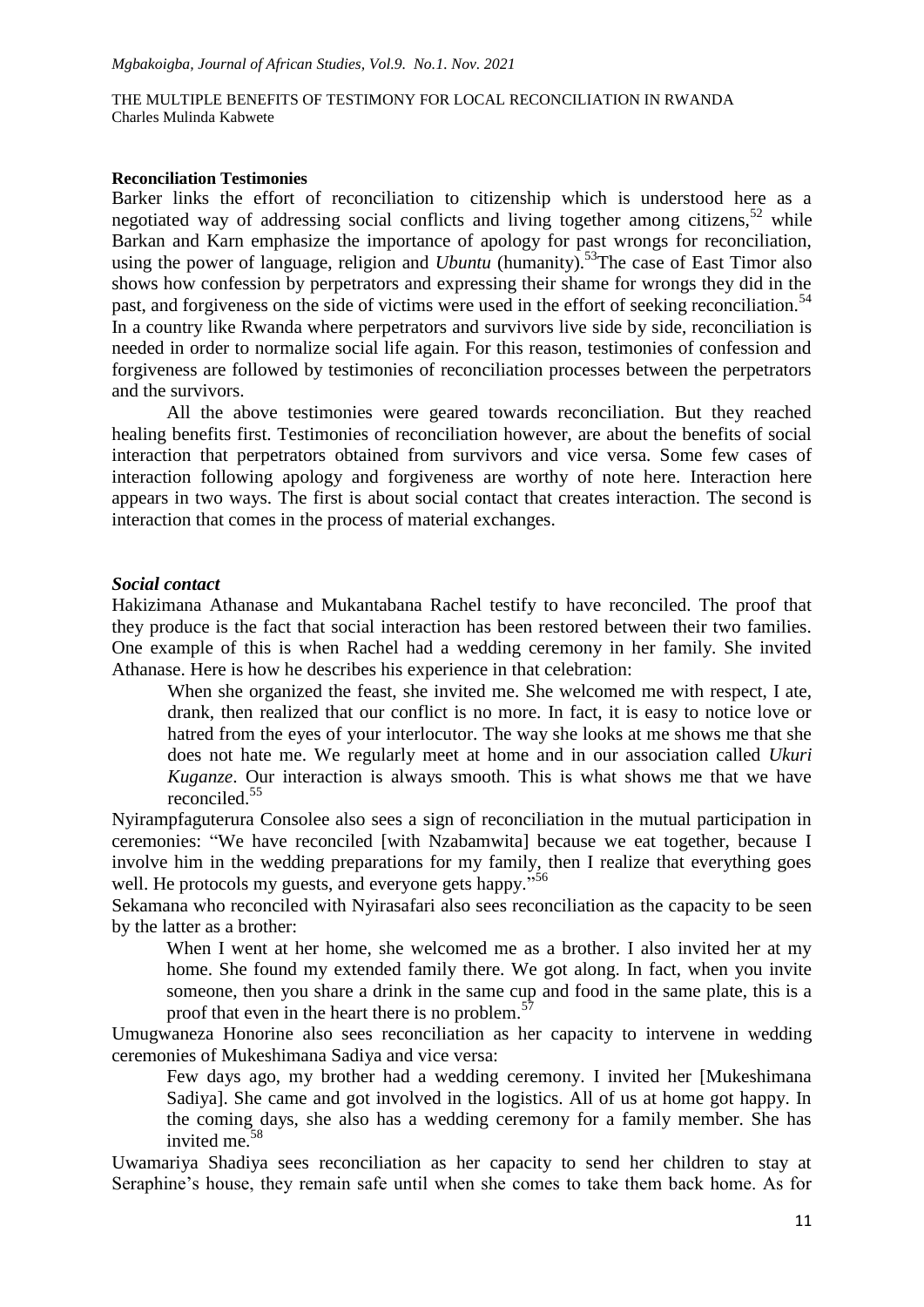Seraphine, she says that she has come to trust Uwamariya enough: "I consider Shadiya as my elder sister, because I seek her advice whenever necessary."<sup>59</sup>

In the case of Mukankusi Angelique and Nsengimana Alphonse, paying each other visit at hospital became the proof that they had reconciled.<sup>60</sup>

## *Material exchange*

Umulisa Assumpta testifies how the survivor she reconciled with (Kabarenzi Marie Claude) turned out to be a good Samaritan for her family:

This is how I realized to what extent reconciliation is useful. Whenever I am not around, that lady would look after my home. In 2012, I took my husband to hospital. This lady visited me regularly, she helped my house girl with some little money to buy food. She even gave raw food to her to cook for me. This lady is a widow, is not rich, but she shared the little she had with me in those hard times. This became proof enough that we have reconciled. But most importantly, one day she told me that she treats me like her daughter. For this reason, she used to advise me on how to live harmoniously with my husband. $61$ 

Kantarama Solange and Nyirahabimana Hilarie have reconciled. The latter explains that the evidence for Kantarama"s forgiveness is the financial help she got from her and the interaction that followed:

The Parish Priest gathered us and taught us on how we must be humble and ask for forgiveness. We spent six months learning how to reconcile. But what showed me that my fellow neighbour has forgiven me is when I had a financial problem. I realized that she has the willingness to help me. I needed 1,500 Rwandan Francs to pay my monthly membership fee in our microfinance association. She lent me that amount of money. When I have means, I also pay for her when she is in need. That is how I realized that we have reconciled.<sup>62</sup>

Kaberuka Deo was in prison. Then he got released in 2004. When he reached home, he learned that the lady he had wronged called Mukamuhashyi Esperance was helping his wife and children. This lady had created associations of widows, orphans and wives of men who were imprisoned. These associations were empowering members in savings and agriculture cooperative works. She ultimately got decorated a medal of recognition by the state for that. Kaberuka had killed the brother of Mukamuhashyi. When he got released, Mukamuhashyi approached him, and made him his advisor to help her accomplish those community driven activities. This is how Kaberuka describes his reaction to that recognition:

I got the evidence that we have reconciled when Esperance told me that I have become his advisor (*Umujyanama*, in Kinyarwanda). That was only two years after I apologized to her. You should know that if someone call you his/her advisor, then he/she trusts you. […] That made me feel that though I was among those who have killed his brother, she has made me become her brother, because an advisor is like a brother.<sup>63</sup>

In this case, the seal for forgiveness was not only friendship, but what I would call symbolic brotherness. This idea of symbolic brotherness runs in some other cases, for example with Sekamana and Nyirasafari above.

Mugabo Emmanuel thinks that reconciliation between him and Uwimana Louise became possible because they regularly met in construction work organized by their association *Ukuri Kuganze.* This association had construction among many other activities. It is during one of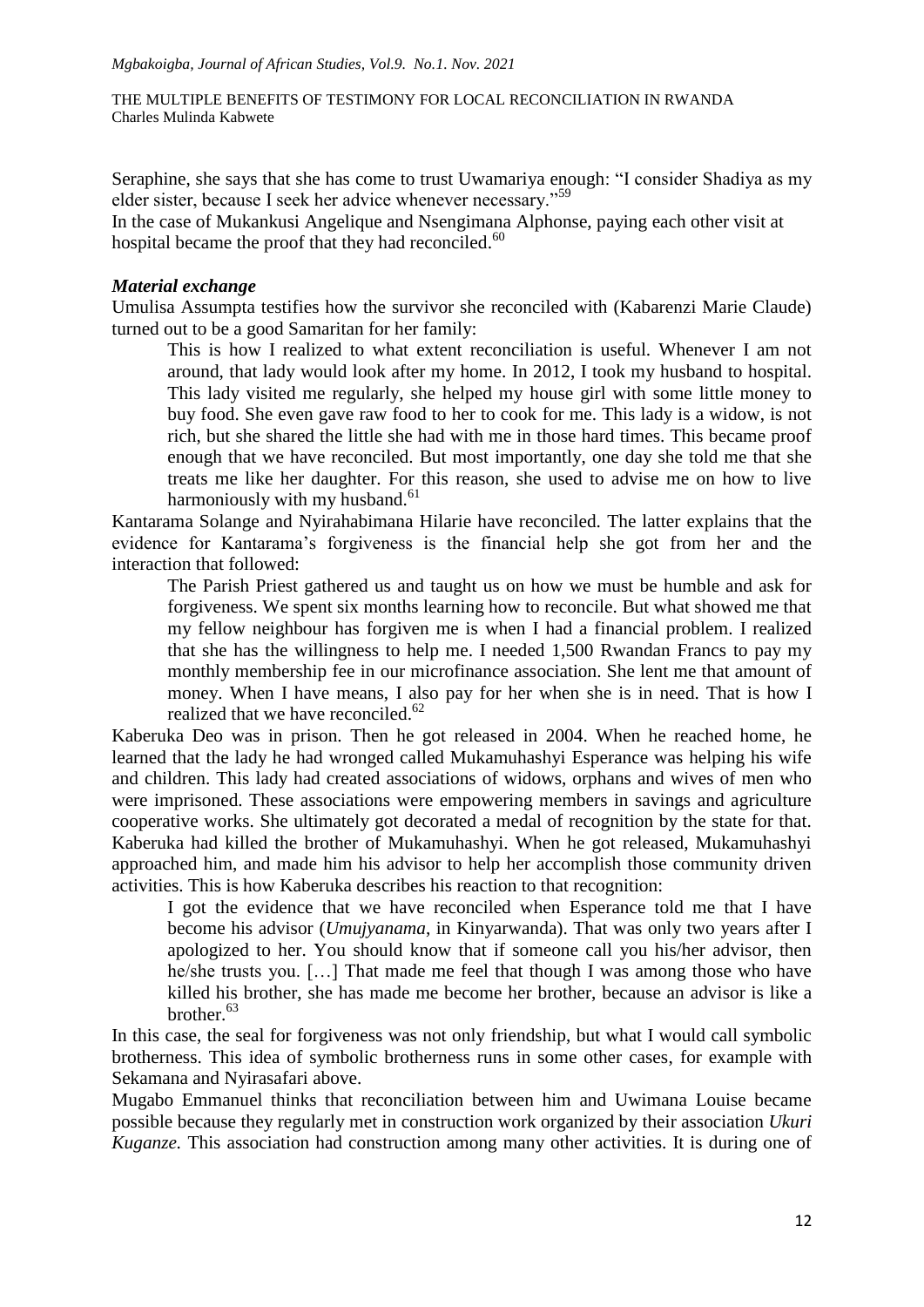the construction gatherings that Louise remembered that Mugabo was among those who killer her younger sister in 1994:

We were building a house. Then I saw Mugabo. I noticed that his face was familiar, then checked him closely. Then I remembered that he was part of those who killed Egidia, my younger sister who was seven years old at the time of the genocide. I approached him, confronted him, and accused him. Then he accepted that what I said was true. Later on, he apologized.<sup>64</sup>

The apology came when association members went to build the house of Uwimana Louise. This is how Mugabo narrates his experience:

I guess she forgave me because we usually worked together in the construction activities. However, when we built her own house, I took a very active part, since I am a professional builder. I am the one who went put doors and windows on her house. So, when she noticed my dedication and hard work in her favour, she welcomed my apology. Even now, whenever there something to fix on the house, she calls me and I come to help her.<sup>65</sup>

Nyirabakasi Sara and Rusimbi Jean Claude adopted something mutual to seal their reconciliation: they planted avocado trees for each other as a sign that they have reconciled. This gesture goes beyond the material to embrace the symbolic realm.<sup>66</sup>

### **Conclusion**

When perpetrators were sensitized to testify about what they witnessed during the genocide against the Tutsi, about how genocide was planned and carried out in their vicinity and their role in it, they thought the sole benefit of testifying was judicial. That is, testifying, confessing their crimes and asking for forgiveness would prompt judges and Gacaca committees to reduce their punishment or have them released. Survivors also thought that forgiveness was an understandable response to apology from perpetrators.

However, it transpired that the content of perpetrators and survivors' testimonies would offer many other opportunities. These include knowledge-based opportunities and even healing opportunities. It has also showed to what extent testimonies of perpetrators and victims opened up avenues of social interaction between them. Indeed, it is this social interaction that is viewed as reconciliation at local level.

This became clear enough following the micro-level analysis of reconciliation in the five districts of Rwanda. The major contribution of this article was to reconstruct reconciliation experiences of two individuals – a survivor and a survivor - and to understand their multiple uses of testimony. This leads to a number of implications. First, they are about cognitive aspects geared towards learning about the history of the genocide against the Tutsi at local level. Secondly, there is an emotional regime at play here. The state and the civil society associations have championed a reconciliation agenda in the context of post-genocide peace building. At local level, this agenda has been translated – and even used – as a tool of knowing the genocide past, but also healing the emotional wounds caused by the genocide. And so, it is necessary to understand how reconciliation policies get translated into local practices, what outcome they yield and how they are redefined.

## **Acknowledgements**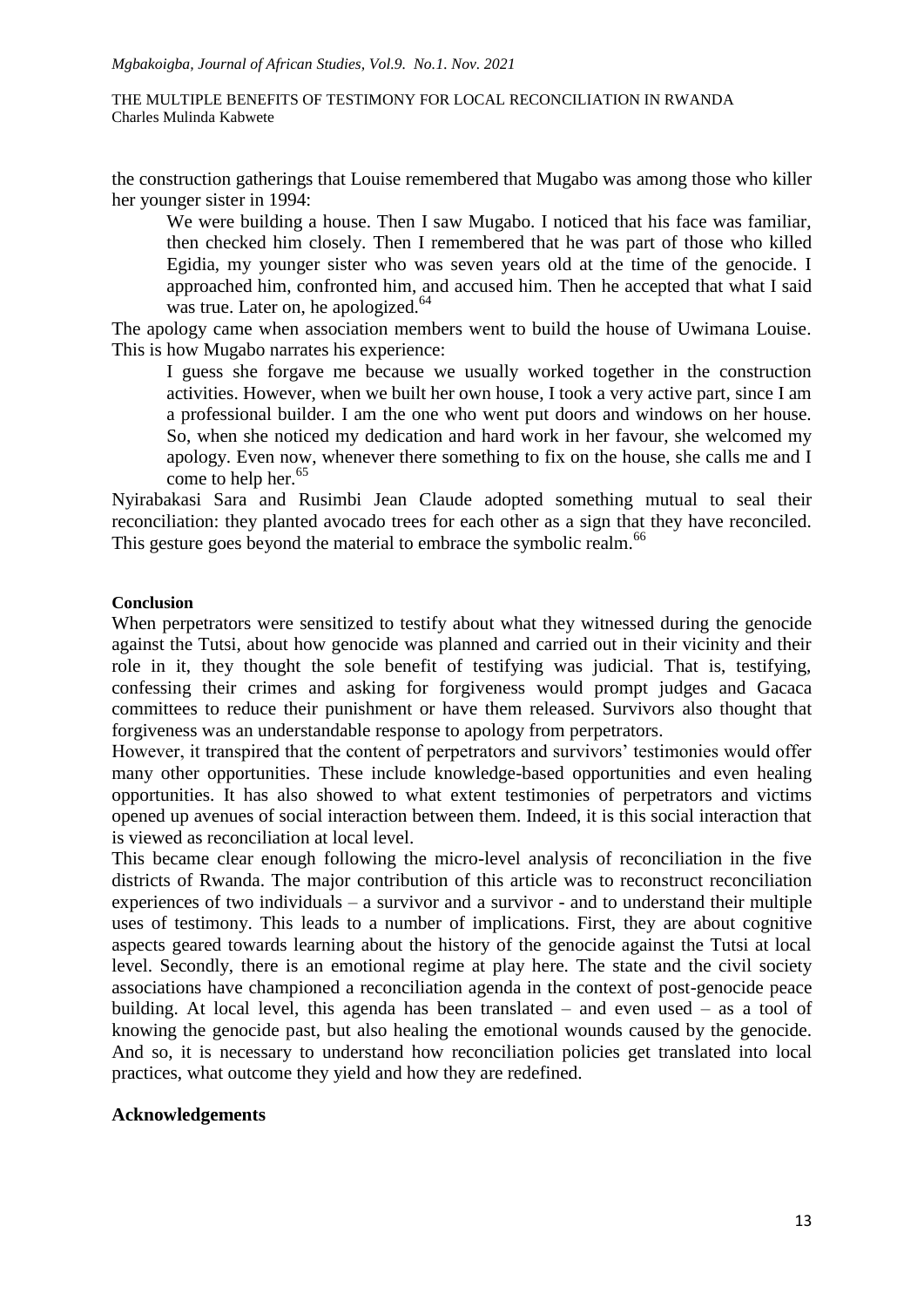I would like to thank all participants in the research. I am also grateful to Professor Jan Aart Scholte who read extensively this article and gave detailed comments on how to improve its content.

## **Disclosure statement**

No potential conflict of interest was reported by the author.

## **Funding**

This article is from my postdoctoral research at the University of Gothenburg, in the School of Global Studies. It was supported by the University of Rwanda – Sweden Funding Programme.

## **Notes**

**.** 

<sup>1</sup>Rutayisire, *Historique du processus*.

Mulinda, *A Space for Genocide*; Brehm, "Subnational Determinants"; [http://www.cnlg.gov.rw,](http://www.cnlg.gov.rw/) accessed on 20 June 2017.

<sup>3</sup>NURC, *Rwanda Reconciliation Barometer*.

<sup>5</sup>Vanthuyne and Falla, "Surviving in the margins."

<sup>6</sup>Zehr quoted in Kohen,"The personal and the political,"401-402.

<sup>7</sup>Spiessens, "Voicing," 316.

<sup>8</sup>Humphrey, *The Politics of Atrocity*, 98-114.

<sup>9</sup>Verdoolaegep, *Reconciliation Discourse*, 2.

<sup>10</sup>Interview with Rwemarika Yesaya and Munyaneza Israel, Mubuga, Karongi, 4 October 2016.

<sup>11</sup>Interview with Twahirwa Innocent and Kalisa Elias, Kanyinya, Nyarugenge, 17 August 2016.

 $12$ Interview with Nzabamwita Emmanuel and Nyirampfaguterura Consolee, Bugesera, 24 August 2016.

<sup>13</sup>Interview with Mukeshimana Sadiya and Umugwaneza Honorine, Nyarugenge, 25 August 2016.

<sup>14</sup>Interview with Uwamahoro Seraphine and Uwamariya Shadiya, Nyarugenge, 25 August 2016.

<sup>15</sup> Interview with Uwizeyimana Juliette and Munyakazi Damien, Bushenge, Nyamasheke, 15 November 2016.

<sup>16</sup> Interview with Musoni Casimir, Mubuga, Karongi, 4 October 2016.

 $17$ Interview with Mukarumongi Monique and Niyotwagira Bonaventure, Muhanga, Shyogwe, 29 September 2016.

<sup>18</sup> Interview with Rurinda Vincent, Mubuga, Karongi, 5 October 2016.

<sup>19</sup>Interview with Ntabanganyimana Bosco, Mubuga, Karongi, 6 October 2016.

<sup>20</sup>Interview with Nyirasafari Irene and Sekamana Musa, Bugesera, 23 August 2016.

<sup>21</sup>Interview with Rusimbi Jean Claude and Nyirabakasi Sara, Bugesera,  $2\overline{4}$  August 2016.

 $^{22}$ Interview with Murekatete Hajara and Mukandabamenye Flora, Nyakabanda, Nyarugenge, 25 August 2016.

<sup>23</sup>Interview with Kabarenzi M. Claude and Umulisa Assumpta, Nyakabanda, Nyarugenge, 26 August 2016.

<sup>24</sup>Interview with Mukankusi Angelique and Nsengimana Alphonse, Shyogwe, Muhanga, 27 September 2016.

<sup>25</sup>Interview with Nyiransangabera Emilienne and Shyirakera Jean Baptiste, Shyogwe, Muhanga, 27 September 2016.

<sup>4</sup>Graham, "Can Testimony," 121.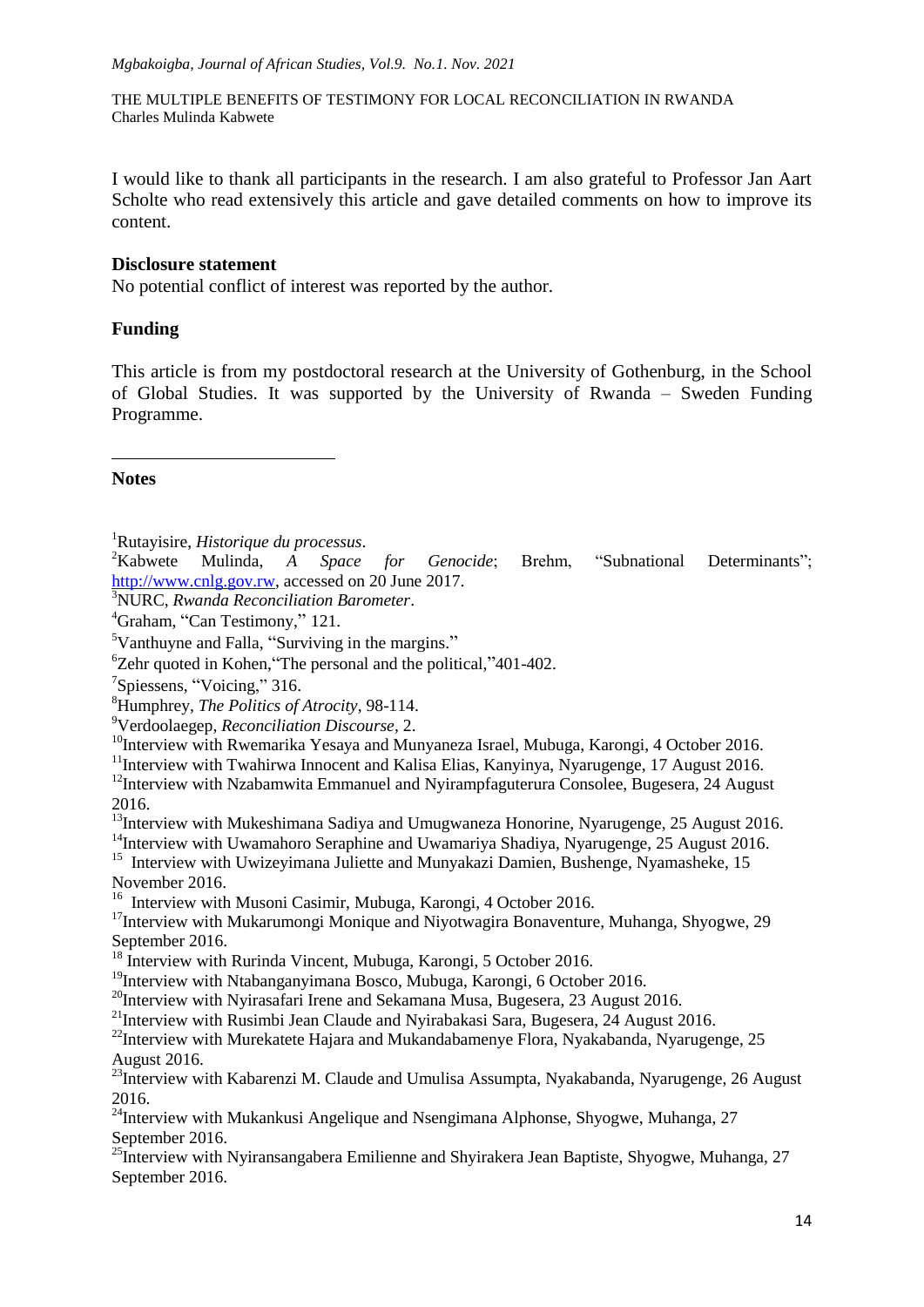<sup>32</sup>Young, "Narrative and Healing."

**.** 

<sup>33</sup>Zembylas, "The emotional regimes," 330-332.

<sup>34</sup>Reddy, *The Navigation of Feeling,* 129.

<sup>35</sup>Interview with Munyaneza Isaie, Mubuga, Karongi, 4 October 2016.

<sup>36</sup>Interview with Kalisa Elias, Kanyinya, Nyarugenge, 17 August 2016.

<sup>37</sup>Interview with Mukandabamenye Flora, Nyakabanda, Nyarugenge, 25 August 2016.

<sup>38</sup>Interview with Hategekimana Valens, Shyogwe, Muhanga, 29 September 2016.

<sup>39</sup>Interview with Nsengimana Alphonse, Shyogwe, Muhanga, 27 September 2016.

<sup>40</sup> Interview with Kazungu Pasteur, Bushenge, Nyamasheke, 15 November 2016.

<sup>41</sup>For example Gasherebuka Straton, Nyirampfaguterura, Niyotwagira, Ngezenubwo, Munyakazi, Nyirabakasi and Musabyimana.

 $42$  Interview with Nyandekwe Marc, Mubuga, Karongi, 4 October 2016.

<sup>43</sup> Interview with Macumi Vedaste and Ryimarande Eliab, Mubuga, Karongi, 5 October 2016.

<sup>44</sup>Interview with Rusimbi.

<sup>45</sup>Interview with Murekatete.

<sup>46</sup>Interview with Mukarurinda Alice, Bugesera, Nyamata, 22 August 2016.

<sup>47</sup>Interview with Mukarumongi Monique, Muhanga, Shyogwe, 29 September 2016. CARSA means Christian Action for Reconciliation and Social Assistance. It is a non-profit organization operating in a number of districts of Rwanda. For more details about this association, see their website: http://www.carsaministry.org/.

<sup>48</sup>Interview with NyiransangaberaEmilienne, Shyogwe, Muhanga, 27 September 2016.

49 Interview with MukantaganzwaGodeberthe, Kagano, Nyamasheke, 16 November 2016.

<sup>50</sup>Interview with Mukarurinda Alice, Bugesera, Nyamata, 22 August 2016. *Ukuri Kuganze* is an association of perpetrators and survivors of genocide. It operates in many districts of Rwanda,

including Bugesera and Nyarugenge where I did research.

<sup>51</sup> Interview with Uwamahoro Seraphine, Nyarugenge, 25 August 2016.

<sup>52</sup>Barker, *Tragedy and Citizenship.*

<sup>53</sup>Barkan and Karn, *Taking Wrongs Seriously*.

<sup>54</sup>Larke, "...And the Truth."

<sup>55</sup>Interview with Hakiziana Athanase, Bugesera, Nyamata, 22 August 2016.

<sup>56</sup> Interview with Nyirampfaguterura Consolee.

<sup>57</sup> Interview with Sekamana Musa.

<sup>58</sup> Interview with Umugwaneza Honorine.

<sup>59</sup> Interview with Uwamariya Shadiya and Uwamahoro Seraphine.

<sup>60</sup> Interview with Mukankusi Angelique and Nsengimana Alphonse.

 $<sup>61</sup>$ Interview with Umulisa Assumpta, Nyakabanda, Nyarugenge, 26 August 2016.</sup>

 $62$  Interview with NyirahabimanaHilarie, Kagano, Nyamasheke, 16 November 2016.

<sup>63</sup> Interview with Kaberuka Deo, Bushenge, Nyamasheke, 15 November 2016.

<sup>64</sup> Interview with Uwimana Louise, Bugesera, Nyamata, 23 August 2016.

<sup>65</sup> Interview with Mugabo Emmanuel.

<sup>66</sup> Interview with Rusimbi Jean Claude.

 $26$  Interview with Mukeshimana Therese and Musabyimana Celestin, Muhanga, Shyogwe, 28 September 2016.

<sup>&</sup>lt;sup>27</sup>Interview with Uwihanganye Sylvere and Nkuranga Sosthene, Mubuga, Karongi, 6 October 2016.

 $^{28}$  On the idea that forgiveness is a process, see Kohen, "The personal and the political," 406.

<sup>&</sup>lt;sup>29</sup> Clark, "Negotiating Reconciliation."

<sup>&</sup>lt;sup>30</sup> Towner, "Truly Public Apologies," 65-66.

<sup>31</sup>Murray, *Commemorating and Forgetting*, 172.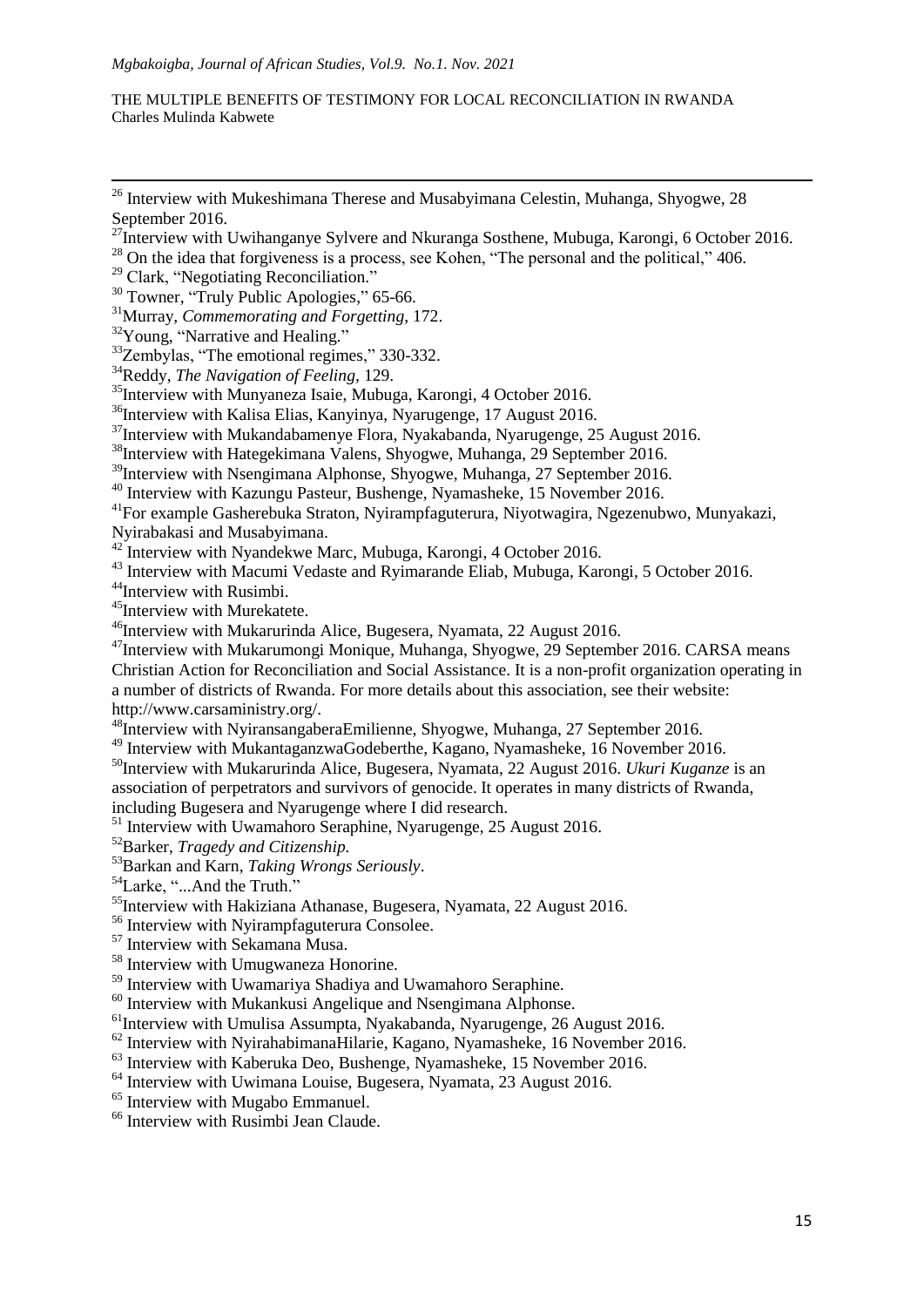# **References**

**.** 

Barkan, Elazar and Alexander Karn, eds. *Taking Wrongs Seriously: Apologies and Reconciliation*. Stanford, California: Stanford University Press, 2006.

Barker, Derek W. M. *Tragedy and Citizenship: Conflict, Reconciliation, and Democracy from Haemon to Hegel*. New York: State University of New York Press, 2009.

Brehm, Hollie Nyseth. "Subnational Determinants of Killing in Rwanda." *Criminology* 55, no. 1 (2017): 5–31.

Clark, Phil. "Negotiating Reconciliation in Rwanda: Popular Challenges to the Official Discourse of Post-Genocide National Unity." *Journal of Intervention and Statebuilding* 8, no. 4, (2014): 303-320.

Graham, Peter J. "Can Testimony Generate Knowledge?"*Philosophica* 78 (2006): 105-127.

Humphrey, Michael. *The Politics of Atrocity and Reconciliation: From terror to trauma*. London and New York: Routledge, 2002.

Kabwete Mulinda, Charles*. A Space for Genocide: Local Authorities, Local Population and*  Local Histories in Gishamvu and Kibayi (Rwanda), PhD Thesis in History.Cape Town: University of the Western Cape, 2010.

Kohen, Ari. "The personal and the political: forgiveness and reconciliation in restorative justice." *Critical Review of International Social and Political Philosophy* 12, no. 3(2009): 399-423.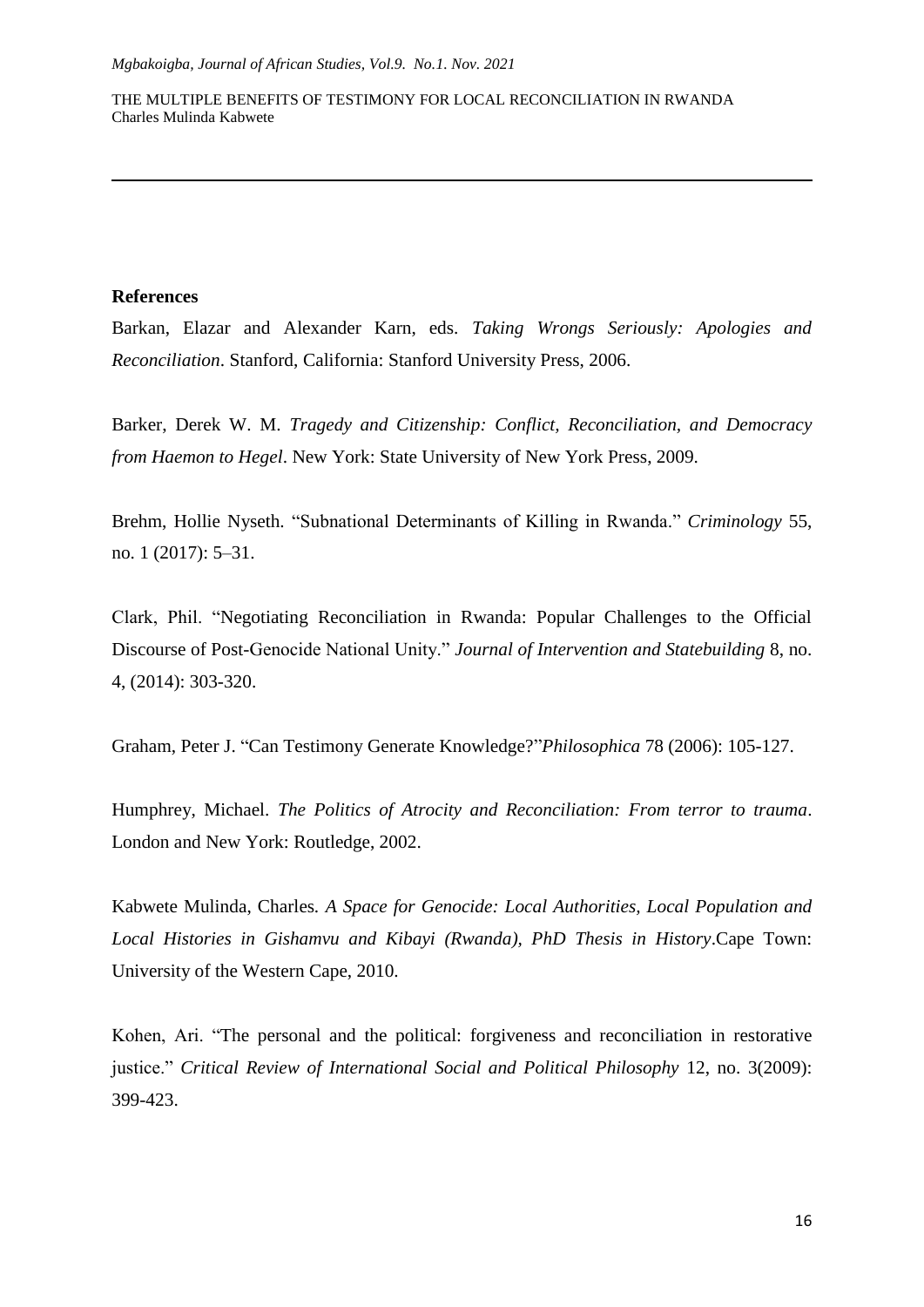**.** 

THE MULTIPLE BENEFITS OF TESTIMONY FOR LOCAL RECONCILIATION IN RWANDA Charles Mulinda Kabwete

Larke, Ben. ""...And the Truth Shall Set You Free": Confessional Trade-Offs and Community Reconciliation in East Timor."*Asian Journal of Social Science* 37, no. 4 (2009) : 646-676.

Murray, Martin J. *Commemorating and Forgetting: Challenges for the new South Africa*. Minneapolis: University of Minnesota Press, 2013.

NURC. *Rwanda Reconciliation Barometer*, Kigali, 2015.

Reddy, William M. *The Navigation of Feeling: A Framework for the History of Emotions*. Cambridge : Cambridge UniversityPress, 2004.

Rutayisire, Paul. *Historique du processus des Juridictions Gacaca au Rwanda, Tome I*. Kigali, 2015.

Spiessens, Anneleen. "Voicing the Perpetrator's Perspective."*The Translator* 16, no. 2(2010): 315-336.

Towner, Emil B. "Truly Public Apologies: Third-Party Participation in Rwandan Apologetic Rhetoric." *Qualitative Research Reports in Communication* 11, no. 1(2010): 63-69.

Vanthuyne, Karine and Ricardo Falla. "Surviving in the margins of a genocide case in the making: recognizing the economy of testimony at stake in research on political violence." *Journal of Genocide Research* 18, no. 2–3 (2016): 207–224.

Verdoolaegep, Annelies. *Reconciliation Discourse: The case of the Truth and Reconciliation Commission*. Amsterdam: John Benjamins B.V., 2008.

Young, Sandra. "Narrative and Healing in the Hearings of the South African Truth and Reconciliation Commission." *Biography* 27, no. 1 (2004): 145-162.